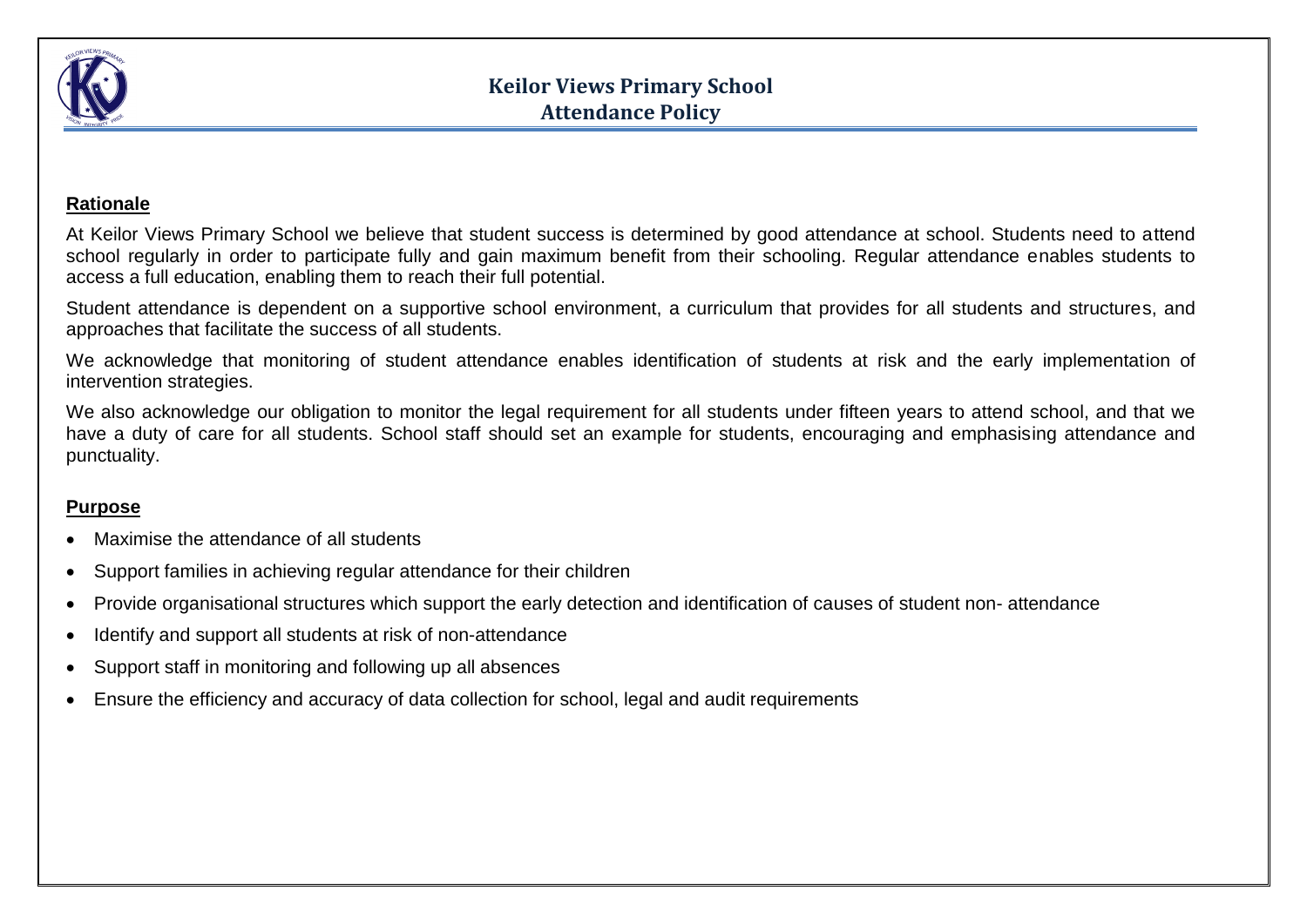

# **Keilor Views Primary School Attendance Policy**

### **Guidelines**

Attendance depends on active cooperation between the school, parent/carers and the student.

Whilst the primary responsibility for meeting the legal requirement for student attendance rests with the parent/carer, the school has the responsibility to record and monitor attendance and take appropriate action to rectify problems of non- attendance.

Within the school, the principal has the overall responsibility for student attendance and certain staff have particular designated duties in monitoring student welfare and attendance. As student attendance is fundamental to the role of teachers, all staff need to be actively and cooperatively involved in its maintenance.

### **Expectations**

#### **Students**

- Attend and be punctual for all classes
- Provide a medical certificate/written note to classroom teacher on return to school following absence
- Sign in at office and provide explanation if late for school
- Discuss with each teacher procedures for catching up on any work missed through lateness, absence or extended absence.

### **Parents/Carers**

- Ensure that the student attends and is punctual each school day
- Notify the school regarding the student's absence in advance or on the first day of absence
- Provide written explanation to the school for each student absence
- Contact the classroom teacher or Student Engagement Coordinator for assistance if a student is resistant to attending school.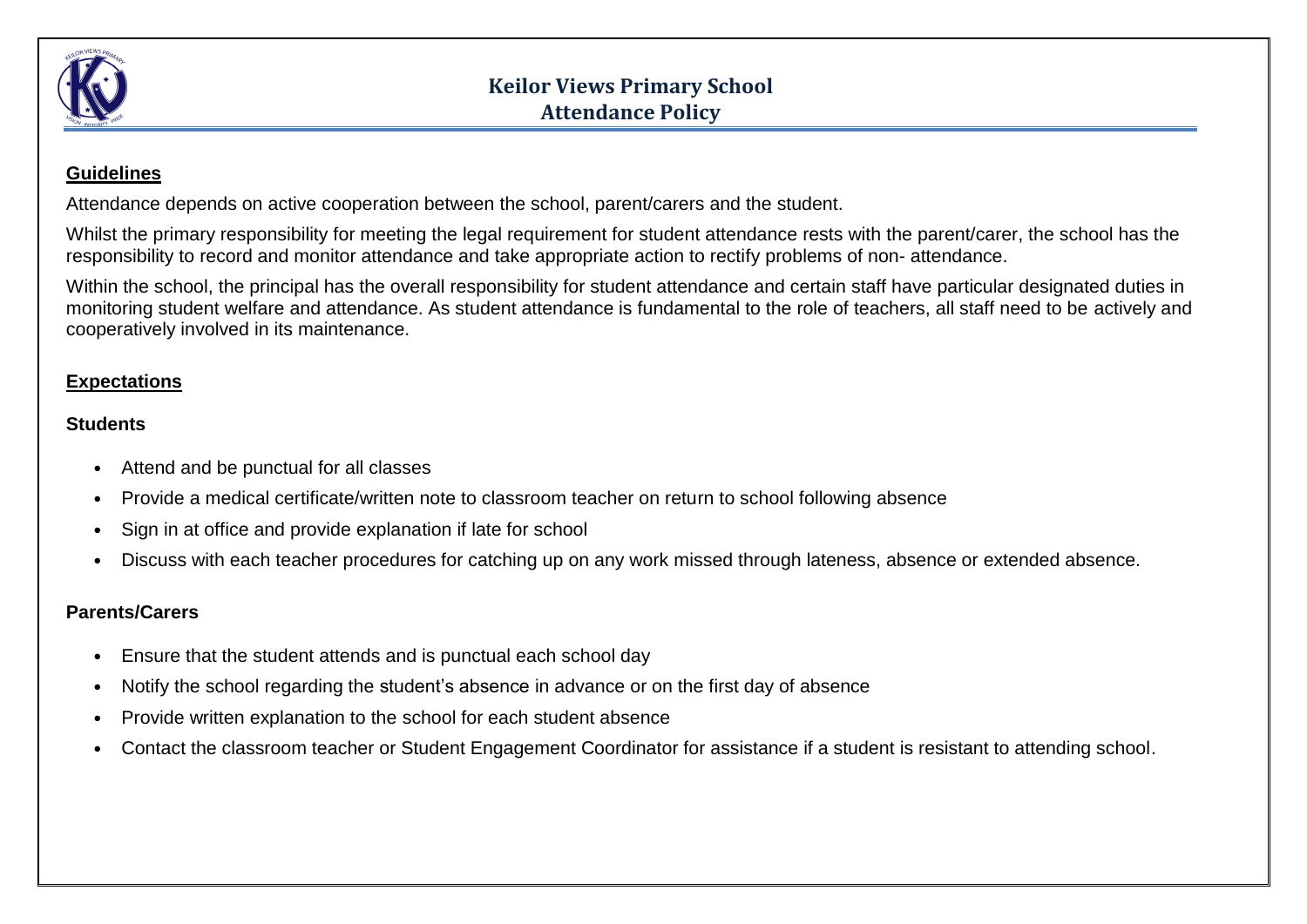

# **Keilor Views Primary School Attendance Policy**

#### **Classroom Teacher**

- Accurately maintain class attendance roll and consistently mark the roll daily at 9.05am and 2.20 pm
- Follow up consistent lateness
- Ask for notes to approve absences
- Monitor students and discuss with individual students when lateness/attendance is a concern
- Communicate with parents if appropriate
- Monitor students and seek support from Student Engagement Coordinator if any student's attendance is an ongoing concern
- Show concern for students who are absent and supply work missed
- Notify the CASES 21 operator in advance of students attending excursions
- Develop and implement a curriculum, which is challenging and engaging to students.

### **Student Engagement Coordinator**

- Identify and follow up consistent student lateness/ absences with parents
- Coordinate, monitor and support teachers, students and parents/carers to implement attendance procedures and policy.
- Regularly monitor percentage student attendance rates
- Support the progress of students at risk through liaison with classroom teachers
- Regularly monitor student attendance through examination and analysis of CASES 21 reports/data
- Support classroom/specialist teachers in the implementation of attendance policy and procedures and in the support of at risk students.

#### **Student Support Services**